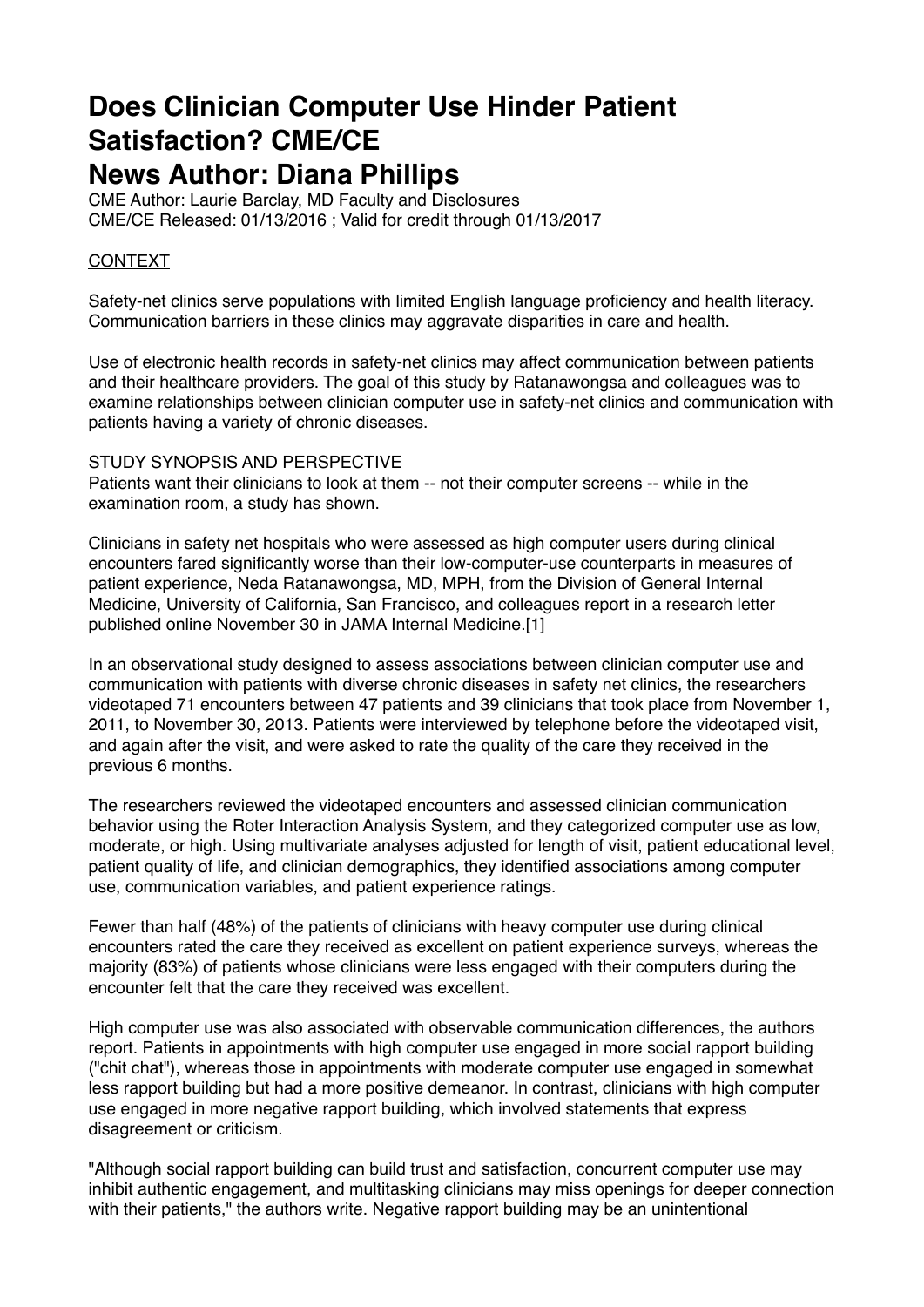consequence of the electronic health record, they explain, noting that completing it during the visit "may trigger disagreement by clinicians as they detect and clarify patient misunderstandings."

Because the implementation of electronic health records appears to influence communication between healthcare providers and patients, particularly those in safety net clinics serving populations with limited health literacy, educational and cultural improvement efforts should be undertaken to "support clinicians' use of the electronic health record in ways that enhance their capacity to communicate with and care for diverse patients," the authors write.

In an accompanying editorial,[2] Richard M. Frankel, PhD, from the Regenstrief Institute, Indiana University School of Medicine, and the Center for Healthcare Information and Communication at the Richard L. Roudebush VA Medical Center in Indianapolis, writes, "Our challenge is to find the best ways to incorporate computers in the examination room without losing the heart and soul of medicine: the physician-patient relationship."

To this end. Dr Frankel suggests a framework for developing and reinforcing good computer use habits. He describes the POISED mnemonic (prepare, orient, information gathering, share, educate, debrief), which he developed from a review of the available literature and his own research.

For example, clinicians can preserve face-to-face time with patients by revisiting "the time-honored habit of reviewing the patient's medical record before entering the examination room," Dr Frankel suggests. He also recommends spending the first couple of minutes of the visit engaged in dialogue with the patient without the computer.

"Using the computer during information-gathering segments of the visit is both appropriate and expected by patients," Dr Frankel explains. Routinely turning the screen to the patient so he or she can see what is being typed helps patients feel like partners in the care process, and it can also help with patient education, serve as a launching pad for discussions about health habits, and reinforce postvisit instructions.

"Being POISED for examination room computer use need not cost additional visit time. Used well, just the opposite is true," Dr Frankel concludes.

The authors and Dr Frankel have disclosed no relevant financial relationships.

#### STUDY HIGHLIGHTS

From November 1, 2011, to November 30, 2013, researchers videotaped 71 encounters between 47 patients and 39 clinicians at an academically affiliated public hospital with basic electronic health records.

Using the Roter Interaction Analysis System, researchers evaluated clinician communication behavior and computer use in the videotaped visits.

Telephone interviews before and after the videotaped visit determined patient ratings of how they perceived their quality of care in the previous 6 months.

Multivariate analyses allowed adjustment of associations among computer use, communication variables, and patient experience ratings for duration of visit, patient educational level, patient quality of life, and clinician demographics.

Clinicians with low or moderate computer use during visits were more likely than those with heavy computer use to have patients who rated their care as excellent  $(83\% \text{ vs } 48\%; P = 04)$ .

Compared with patients in clinical encounters with low computer use, those in encounters with high computer use used more social rapport-building statements  $(P = .04)$ .

Patients in clinical encounters with moderate computer use used less positive rapport building (P  $\leq$ .01) but had more positive affect tone (P =.02).